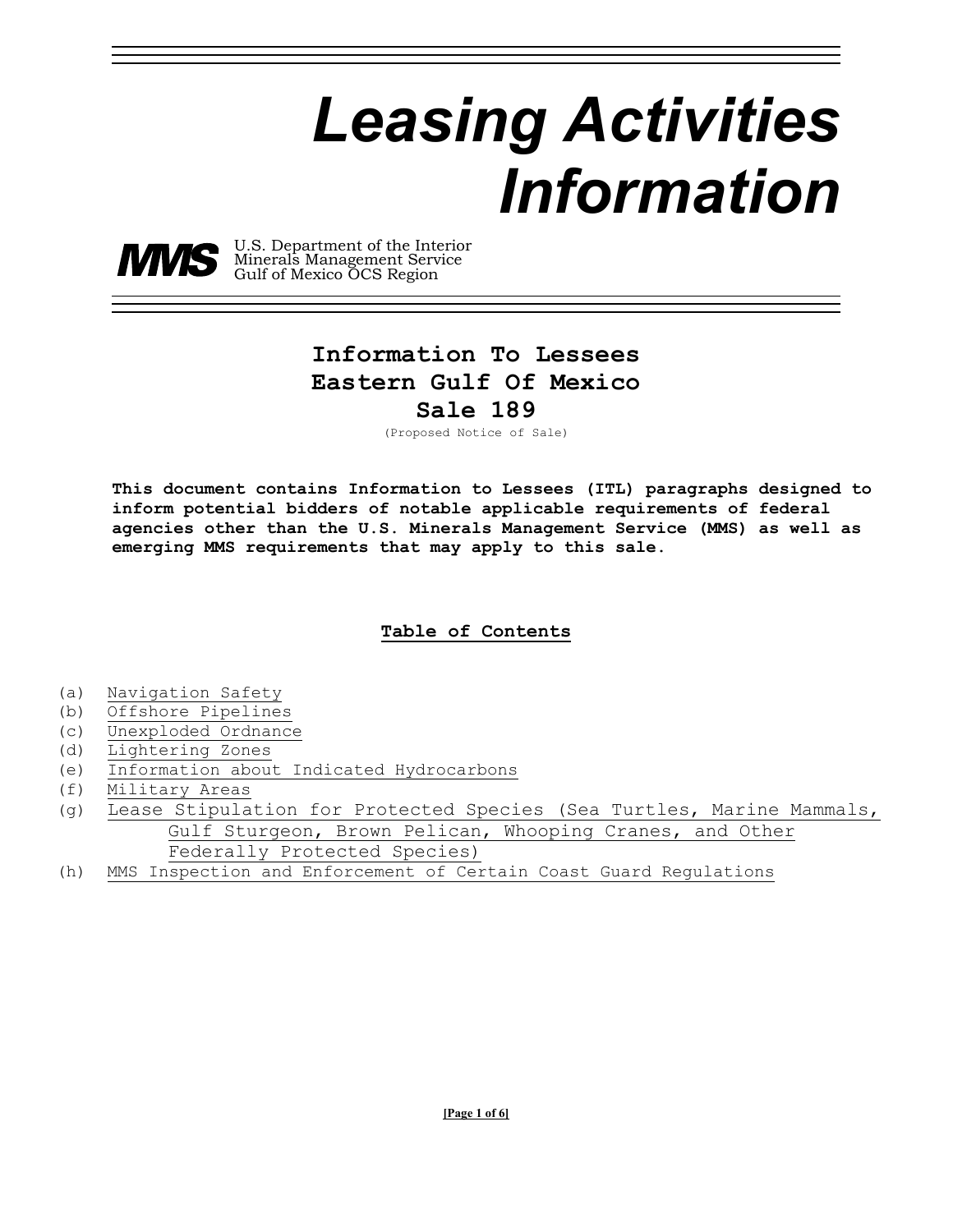(a) Navigation Safety. Operations on some of the blocks offered for lease may be restricted by designation of fairways, precautionary zones, anchorages, safety zones, or traffic separation schemes established by the U.S. Coast Guard pursuant to the Ports and Waterways Safety Act (33 U.S.C. 1221 et seq.), as amended, and the Deepwater Port Act (33 U.S.C. 1501-1524). Bidders are advised to review U.S. Coast Guard regulations.

U.S. Army Corps of Engineers (COE) permits are required for construction of any artificial islands, installations, and other devices permanently or temporarily attached to the seabed located on the OCS in accordance with section 4(e) of the OCS Lands Act, as amended.

For additional information, prospective bidders should contact Lieutenant Commander Rob Holzman, Assistant Marine Port Safety Officer, 8th Coast Guard District, Hale Boggs Federal Building, New Orleans, Louisiana 70130, (504) 589-4257. For COE information, prospective bidders should contact:

Mobile District (for offshore Alabama) Mr. Ronald Krizman (CESAM-OP-S) U.S. Army Corps of Engineers P.O. Box 2288 Mobile, Alabama 36628 (334) 690-2658

Jacksonville District (for offshore Florida) Mr. John Hall (CESAJ-RD) U.S. Army Corps of Engineers P.O. Box 4970 Jacksonville, Florida 32232-0019 (904) 232-1177

(b) Offshore Pipelines. Bidders are advised that the Department of the Interior and the Department of Transportation have entered into a Memorandum of Understanding (MOU), dated December 10, 1996, concerning the design, installation, operations, inspection, and maintenance of offshore pipelines. See also 30 CFR 250.1000(c)(1). Bidders should consult both Departments for regulations applicable to offshore pipelines; at the MMS Gulf of Mexico Regional Office, the appropriate contact is Mr. Alex Alvarado at (504) 736-2547; at DOT, please contact: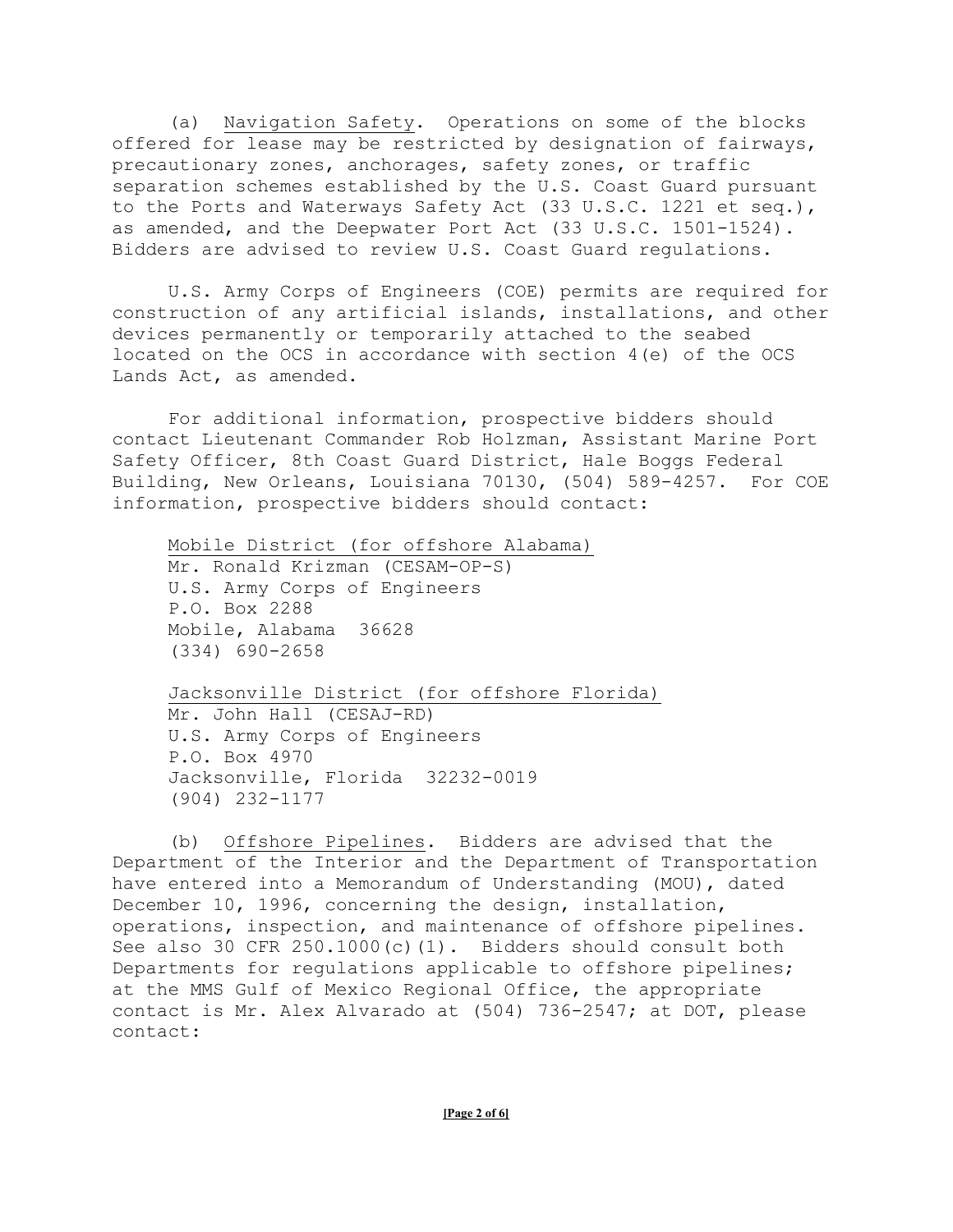Southwest Region Mr. Rodrick M. Seeley Regional Director Office of Pipeline Safety 2320 LaBranch Street, Room 2100 Houston, Texas 77004 (713) 718-3748

Southern Region Mr. Mohammed Shoaib Acting Regional Director Office of Pipeline Safety 61 Forsyth Street, Suite 16T15 Atlanta, Georgia 30303 (404) 562-3530

Copies of the MOU are available from the MMS Internet site and the MMS Gulf of Mexico Region Public Information Unit at the address at the end of this document.

(c) Unexploded Ordnance. The U.S. Air Force has released an indeterminable amount of unexploded ordnance throughout Eglin Water Test Areas. The exact location of the unexploded ordnance is unknown, and lessees are advised that all lease blocks included in this sale within these water test areas should be considered potentially hazardous to drilling and platform and pipeline placement.

(d) Lightering Zones. Bidders are advised that the U.S. Coast Guard has designated certain areas of the Gulf of Mexico as lightering zones for the purpose of permitting single hull vessels to off-load oil within the U.S. Exclusive Economic Zone. Such designation may have implications for oil and gas operations in the areas. See 33 CFR 156.300 for the regulations concerning lightering zones; additional information may be obtained from Lieutenant Commander Russ Proctor of the Coast Guard's Ports and Facilities Compliance Staff (G-MOC-3) at (202) 267-0499.

(e) Information about Indicated Hydrocarbons. Bidders are advised that MMS makes available, approximately 3 months prior to a lease sale, a list of unleased tracts having well bores with indicated hydrocarbons, which includes Eastern Gulf data as well as Central and Western Gulf data. Basic information relating to production, well bores, and pay range for each tract is included in the list. The list is available from the MMS

### **[Page 3 of 6]**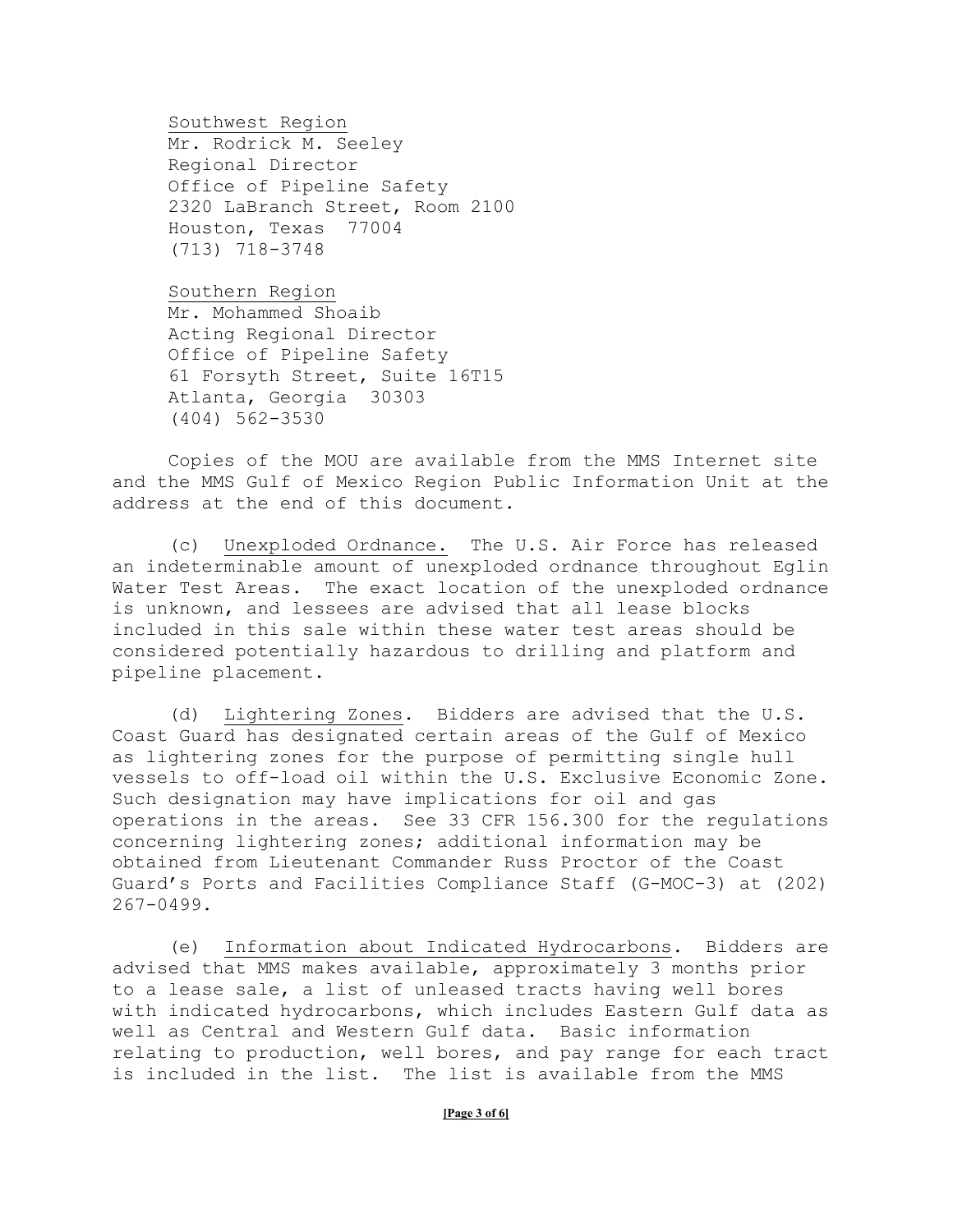Gulf of Mexico Region Public Information Unit at the address at the end of this document.

(f) Military Areas. Military Warning Areas are established in the Flight Information Publication "Area Planning - Special Use Airspace - North and South America" published by the National Imagery and Mapping Agency (NIMA), 3200 South Second Street, St. Louis, Missouri 63118-3399; NIMA reference number PLANXAP1A. The most recent version of this document was published on January 23, 2003; the next issue is expected to be published on July 10, 2003. This document may be downloaded from the NIMA website:

**https://164.214.2.62/products/digitalaero/index.cfm** [scroll down to "Planning Document" and click on:

 **AP1 North and South America (4.43 MB)**] The NIMA home page may be found at: http://www.nima.mil.

The Military Areas Stipulation (Stipulation No. 1 in the document "Lease Stipulations for Oil and Gas Lease Sale 189" included in the PNOS 189) will be applied to leases in any new areas that may be established by that publication in addition to blocks in those Warning Areas which have had the stipulation in past sales.

Certain restrictions on flights and radio communications in the Warning Areas will require close coordination between lessees (and their operators and agents) and the appropriate military commander using the specific Warning Area. It is the responsibility of lessees to establish and maintain contact and coordination with the military commander(s) in any Warning Area in which operations or flights would be expected in the course of occupying and developing any leases; this could include flights through a Warning Area traveling to a leased block which is not in a Warning Area.

Lessees should establish and maintain contact and coordination with the appropriate military commander(s) whether or not there is a military stipulation in their lease(s).

The contact for administrative questions about the warning areas is:

Federal Aviation Administration Houston Air Route Traffic Control (ARTC) Center 16600 John F. Kennedy Boulevard

#### **[Page 4 of 6]**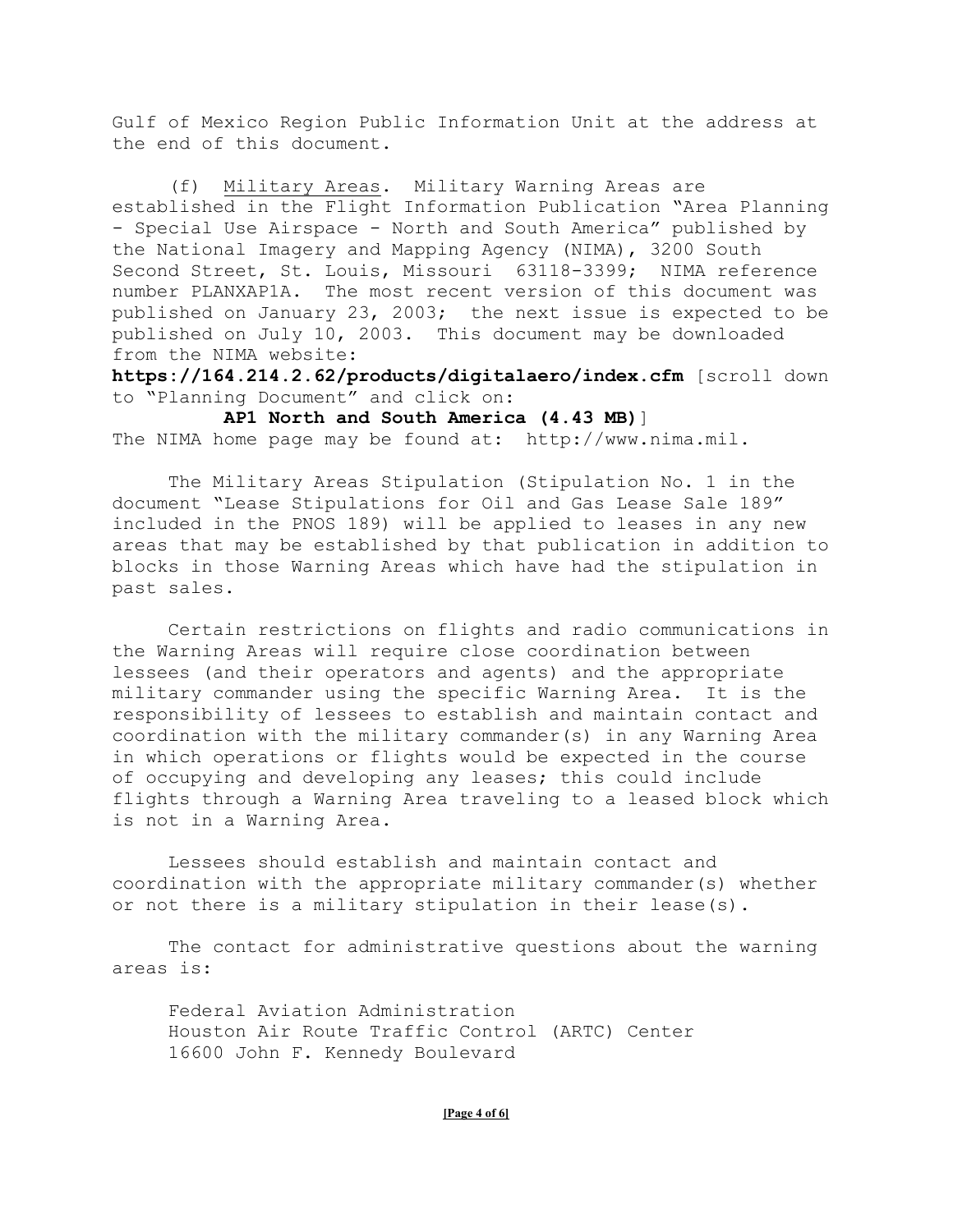Houston, Texas 77032 Telephone: (281) 230-5560/5563/5600

(g) Lease Stipulation for Protected Species (Sea Turtles, Marine Mammals, Gulf Sturgeon, Brown Pelican, Whooping Cranes, and Other Federally Protected Species). Included in this PNOS 189 is a recently revised Protected Species Stipulation that was applicable to the last sale: Central GOM Sale 185. However, bidders should be aware that this stipulation is subject to change due to ongoing consultations with the National Oceanic and Atmospheric Administration and the U.S. Fish and Wildlife Service.

Three NTLs are currently in force to implement the Protected Species Stipulation that applied to Sale 185.

**NTL No. 2003-G08**, entitled "Implementation of Seismic Survey Mitigation Measures and Protected Species Observer Program", became effective on June 5, 2003, and supersedes and replaces NTL No. 2002-G07 (which was effective on August 22, 2002), and NTL No. 2002-G07 (Addendum 1, which was effective on October 15, 2002). The NTL, issued pursuant to 30 CFR 250.103, explains procedures for ramp-up, protected species observer training, and visual monitoring and reporting. This NTL applies to all seismic operations throughout the Gulf of Mexico OCS in waters greater than 200 m (656 ft) in depth. These measures apply to all seismic operations conducted under 30 CFR 250.201 and all offlease seismic surveys conducted under 30 CFR 251. NTL No. 2002-G07 may be obtained from our Public Information Unit at the address at the end of this document or online at:

**www.gomr.mms.gov/homepg/regulate/regs/ntls/ntl03-g08.html** 

**NTL No. 2003-G06**, entitled "Marine Trash and Debris Awareness and Elimination" became effective on February 15, 2003, and is issued pursuant to 30 CFR 250.103. This NTL supersedes NTL No. 98-27 and NTL No. 2002-G13 on this subject. The NTL supplements information from NTL 98-27 with additional guidance to prevent intentional and/or accidental introduction of debris into the marine environment, and revises NTL 2002-G13 to extend the deadlines for compliance and to limit the persons to whom and the facilities to which these requirements apply. This NTL applies to all existing

**[Page 5 of 6]**